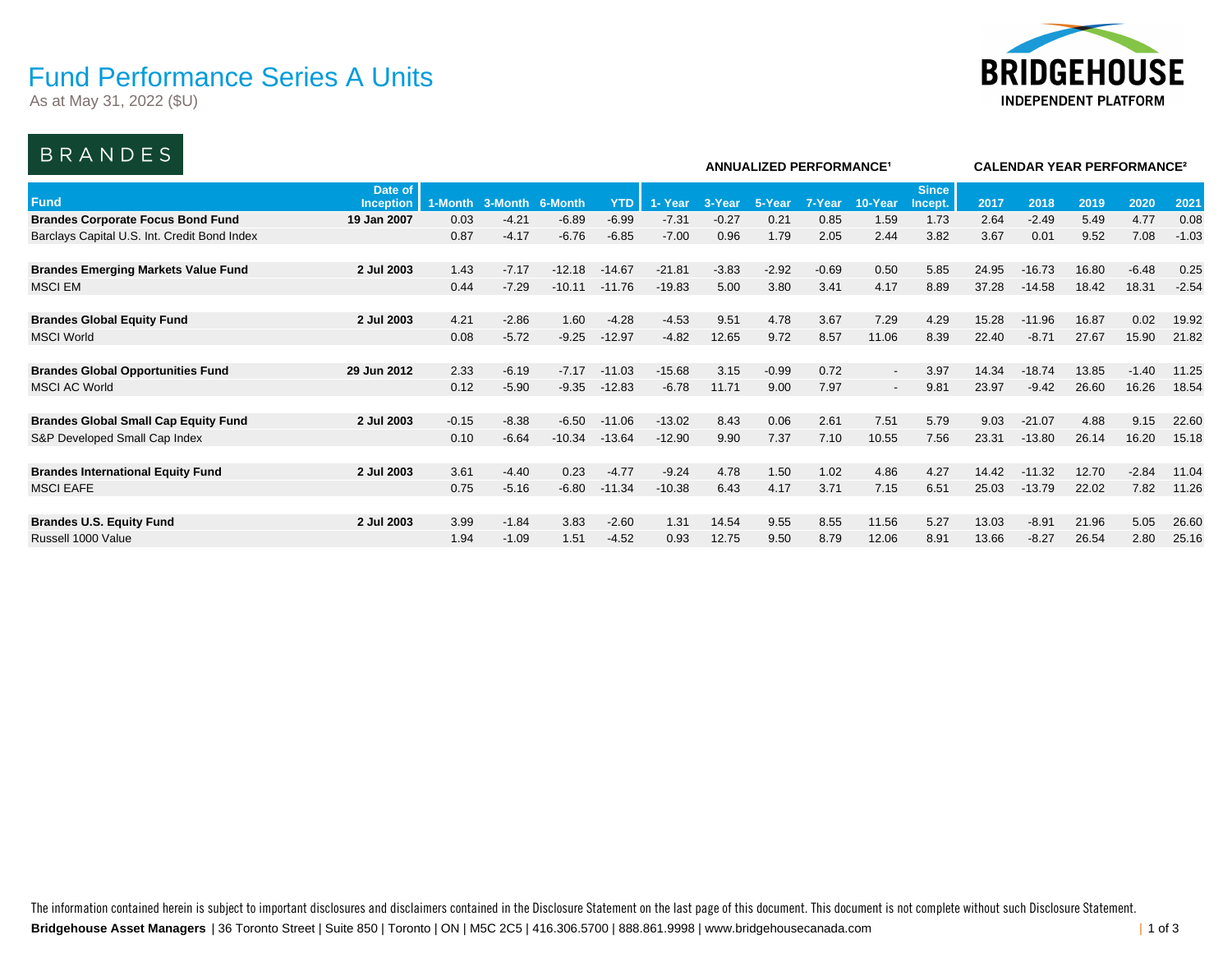# **BRIDGEHOUSE INDEPENDENT PLATFORM**

## Fund Performance Series A Units

As at May 31, 2022 (\$U)

 $\sim$   $\sim$   $\sim$ 

| <b>PARTNERS</b>                                       |                                                |      |         | <b>ANNUALIZED PERFORMANCE<sup>1</sup></b> |          |          | <b>CALENDAR YEAR PERFORMANCE<sup>2</sup></b> |                          |                          |                                              |       |                          |                          |                          |         |       |
|-------------------------------------------------------|------------------------------------------------|------|---------|-------------------------------------------|----------|----------|----------------------------------------------|--------------------------|--------------------------|----------------------------------------------|-------|--------------------------|--------------------------|--------------------------|---------|-------|
| <b>Fund</b>                                           | Date of<br>Inception   1-Month 3-Month 6-Month |      |         |                                           | YTD I    |          |                                              |                          |                          | 1- Year 3-Year 5-Year 7-Year 10-Year Incept. | Since | 2017                     | 2018                     | 2019                     | 2020    | 2021  |
| <b>GQG Partners Global Quality Equity Fund</b>        | 1 Dec 2020                                     | 3.31 | 4.26    | 5.99                                      | 3.65     | 9.09     | $\overline{\phantom{0}}$                     | $\overline{\phantom{a}}$ | $\overline{\phantom{a}}$ | $\overline{\phantom{a}}$                     | 12.27 | $\overline{\phantom{0}}$ | $\overline{\phantom{a}}$ | $\overline{\phantom{a}}$ | $-0.11$ | 14.88 |
| <b>MSCI AC World Net</b>                              |                                                | 0.12 | $-5.90$ | $-9.35$                                   | $-12.83$ | $-6.78$  | $\sim$                                       | $\sim$                   | $\sim$                   | $\sim$                                       | 5.35  | $\sim$                   | $\sim$                   | $\overline{\phantom{a}}$ | 4.64    | 18.54 |
| <b>GQG Partners International Quality Equity Fund</b> | 1 Dec 2020                                     | 4.03 | 1.59    | 2.11                                      | $-2.94$  | $-2.59$  | $\overline{\phantom{0}}$                     | $\sim$                   | $\overline{\phantom{a}}$ | $\overline{\phantom{a}}$                     | 6.78  | $\overline{\phantom{0}}$ | $\overline{\phantom{a}}$ | $\overline{\phantom{a}}$ | 2.19    | 11.23 |
| MSCI AC World ex US Net                               |                                                | 0.72 | $-5.46$ | -7.05                                     | -10.74   | $-12.41$ | $\overline{\phantom{a}}$                     | $\overline{\phantom{a}}$ | $\overline{\phantom{a}}$ | $\overline{\phantom{a}}$                     | 9.64  | $\overline{\phantom{0}}$ | $\overline{\phantom{a}}$ | $\overline{\phantom{a}}$ | 5.41    | 7.83  |
|                                                       |                                                |      |         |                                           |          |          |                                              |                          |                          |                                              |       |                          |                          |                          |         |       |



| ASSET MANAGEMENT                                     |                             |         |                         |          |          |          |                          | <b>ANNUALIZED PERFORMANCE<sup>1</sup></b> |                          | <b>CALENDAR YEAR PERFORMANCE?</b> |                         |                          |                          |                          |       |       |
|------------------------------------------------------|-----------------------------|---------|-------------------------|----------|----------|----------|--------------------------|-------------------------------------------|--------------------------|-----------------------------------|-------------------------|--------------------------|--------------------------|--------------------------|-------|-------|
| <b>Fund</b>                                          | Date of<br><b>Inception</b> |         | 1-Month 3-Month 6-Month |          | YTD I    | 1- Year  | 3-Year                   | 5-Year                                    | 7-Year                   | 10-Year                           | <b>Since</b><br>Incept. | 2017                     | 2018                     | 2019                     | 2020  | 2021  |
| <b>Lazard Global Compounders Fund</b>                | 9 May 2016                  | $-1.09$ | $-7.21$                 | $-16.73$ | $-18.96$ | $-9.57$  | 11.14                    | 9.35                                      |                          | $\overline{\phantom{0}}$          | 10.34                   | 24.07                    | $-11.07$                 | 31.32                    | 21.89 | 21.72 |
| <b>MSCI AC World</b>                                 |                             | 0.12    | $-5.90$                 | $-9.35$  | $-12.83$ | $-6.78$  | 11.71                    | 9.00                                      | $\overline{\phantom{0}}$ | $\overline{\phantom{a}}$          | 10.66                   | 23.97                    | $-9.42$                  | 26.60                    | 16.26 | 18.54 |
|                                                      |                             |         |                         |          |          |          |                          |                                           |                          |                                   |                         |                          |                          |                          |       |       |
| <b>Lazard International Compounders Fund</b>         | 2 Jul 2020                  | $-0.19$ | $-6.81$                 | $-13.77$ | $-16.29$ | $-16.75$ | $\overline{\phantom{0}}$ | $\overline{\phantom{a}}$                  |                          | $\overline{\phantom{a}}$          | 6.59                    | $\overline{\phantom{0}}$ | $\overline{\phantom{a}}$ | $\overline{\phantom{a}}$ | 23.40 | 9.39  |
| MSCI AC World ex US Net                              |                             | 0.72    | $-5.46$                 | $-7.05$  | $-10.74$ | $-12.41$ | $\overline{\phantom{0}}$ | $\overline{\phantom{0}}$                  |                          | $\sim$                            | 9.64                    | $\overline{\phantom{0}}$ | $\overline{\phantom{a}}$ | $\overline{\phantom{a}}$ | 5.41  | 7.83  |
|                                                      |                             |         |                         |          |          |          |                          |                                           |                          |                                   |                         |                          |                          |                          |       |       |
| <b>Lazard Global Balanced Income Fund</b>            | 4 Nov 2014                  | 0.65    | $-5.95$                 | $-7.85$  | $-10.68$ | $-7.93$  | 3.23                     | 2.98                                      | 2.01                     | $\sim$                            | 1.52                    | 17.62                    | $-9.18$                  | 15.51                    | 3.87  | 8.65  |
| Lazard Global Balanced Income Benchmark <sup>3</sup> |                             | 0.20    | $-6.97$                 | $-10.20$ | $-11.90$ | $-9.93$  | 5.24                     | 4.72                                      | 4.63                     | $\sim$                            | 4.41                    | 15.43                    | $-5.17$                  | 16.57                    | 13.36 | 6.43  |
|                                                      |                             |         |                         |          |          |          |                          |                                           |                          |                                   |                         |                          |                          |                          |       |       |
| <b>Lazard Defensive Global Dividend Fund</b>         | 22 May 2020                 | 0.04    | $-0.60$                 | 1.30     | $-5.07$  | 1.63     | $\overline{\phantom{0}}$ | $\overline{\phantom{a}}$                  |                          | $\overline{\phantom{0}}$          | 10.72                   |                          | $\overline{\phantom{a}}$ | $\overline{\phantom{a}}$ | 10.80 | 16.87 |
| <b>MSCI World</b>                                    |                             | 0.08    | $-5.72$                 | $-9.25$  | $-12.97$ | $-4.82$  |                          |                                           |                          | $\overline{\phantom{a}}$          | 17.78                   |                          | $\overline{\phantom{a}}$ | $\overline{\phantom{a}}$ | 26.08 | 21.82 |
|                                                      |                             |         |                         |          |          |          |                          |                                           |                          |                                   |                         |                          |                          |                          |       |       |

**Bridgehouse Asset Managers** | 36 Toronto Street | Suite 850 | Toronto | ON | M5C 2C5 | 416.306.5700 | 888.861.9998 | www.bridgehousecanada.com | 2 of 3 The information contained herein is subject to important disclosures and disclaimers contained in the Disclosure Statement on the last page of this document. This document is not complete without such Disclosure Statement.